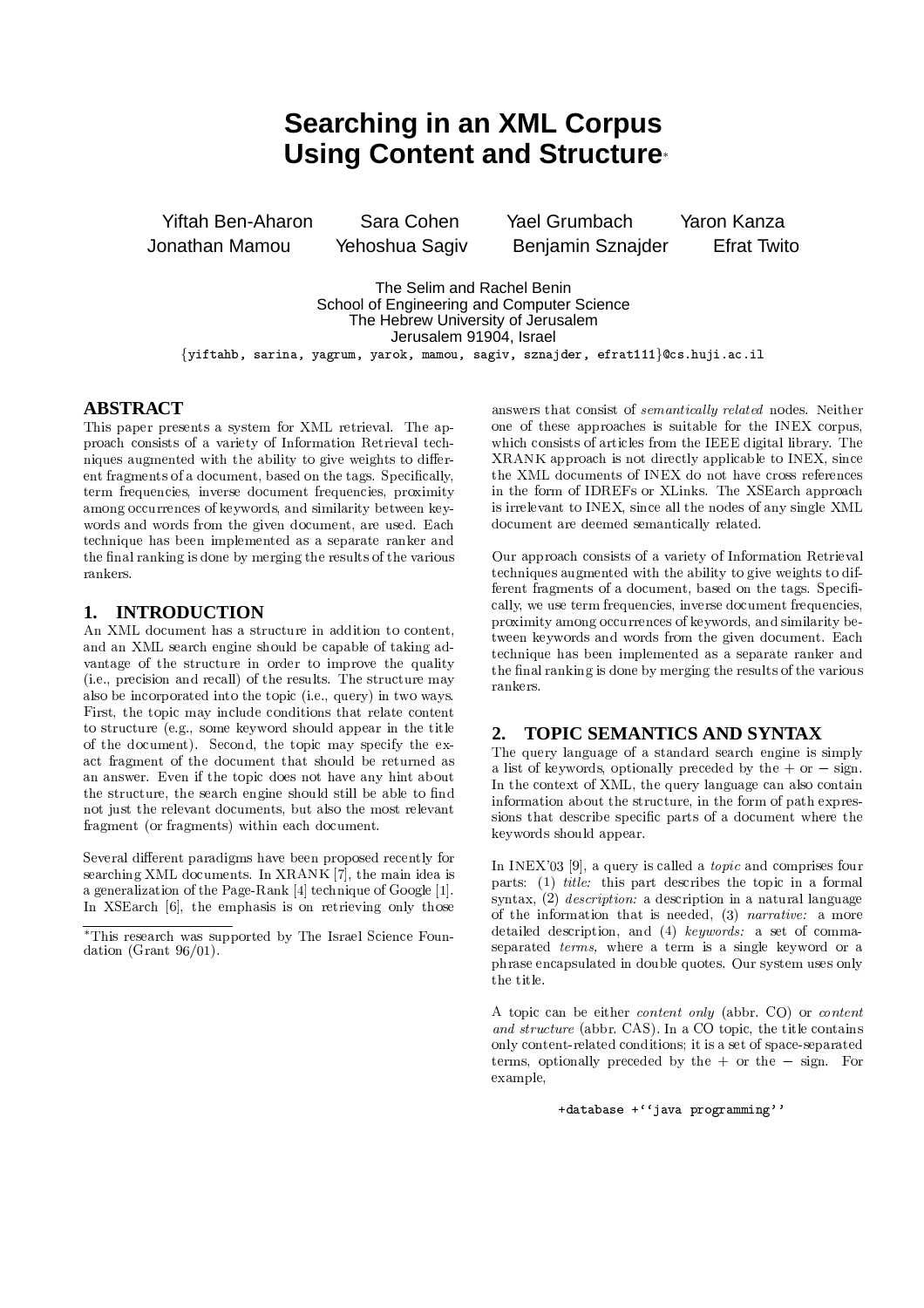is a CO topic about "database" and "java programming."

In a CAS topic, the title relates terms to specific locations in documents. The general form of the title is

CE[filter] CE[filter] ... CE[filter],

where each CE is a *context element* that specifies a path in the document (using XPath syntax). A filter is a Boolean combination of XPath predicates (e.g., a comparison between a path expression and a constant) and predicates of the form about (path, string), where path is an XPath expression and string is a quoted string of terms (each term could be preceded by  $a + or -$ ). For example,

```
//article [.//@yr > '2000']<br>//sec[about(., '+' 'java programming' ))]
```
specifies that sections about "java programming" from articles written after 2000 should be retrieved.

We use  $T$  to denote a CO or a CAS topic. By a slight abuse of notation,  $T$  also denotes the list of all stemmed terms appearing in the title of T. Stop words are eliminated.  $T_{+}$ denotes the list of terms in T that are preceeded by a  $+$ sign,  $T_{-}$  denotes the list of terms that are preceded by a  $$ sign, and  $T<sub>o</sub>$  is the list of all the remaining (i.e., optional) terms in  $T$ .

#### AN OVERVIEW OF THE SYSTEM 3.

The design of our system was influenced by two major considerations. First, our goal was to build an extensible system so that various information-retrieval techniques could be combined in different ways and new techniques could be easily added. Second, the system had to be developed in a very short time.

The first consideration led to the decision to implement each information-retrieval technique as a separate ranker and to implement a merger that would merge the results of the individual rankers.

The second consideration influenced the implementation of the topic (i.e., query) processor. In INEX, a topic may include expressions in XPath (augmented with the "about" function) that refer to the structure of the documents to be retrieved. Thus, an XPath processor is needed in order to evaluate a given topic. However, any existing XPath processor cannot be applied to the complete description of a topic that is written in the formal syntax of INEX; instead, it can only be applied separately to each XPath expression that is embedded inside the topic. This is not sufficient for an accurate processing of CAS (content and structure) topics, since when different XPath expressions from the same topic are evaluated separately, it is impossible to tell how to combine their results correctly. So, it seemed that the topic processor would require a complete implementation of an XPath parser (and that would be time consuming). Instead, we implemented (in Java) a parser for INEX topics that creates an XSL stylesheet (i.e., a program written in XSL). Since XPath is included in XSL, we circumvented the need to implement an XPath parser as a part of our topic processor.

Figure 3 depicts the main components of the system. The

first step is building the indices, which are described in detail in Section 4. Given a topic, the indices are used to filter the whole corpus in order to retrieve the documents that contain all the required keywords (i.e., keywords preceded by  $+)$ . Documents that pass through the filtering phase are processed by an XSL stylesheet that is generated from the topic. The XSL stylesheet retrieves from each document all the fragments that are relevant to the processing of the given topic. The retrieved fragments are produced as an XML file (one per document) in a manner that preserves the original hierarchy among these fragments. In the next step, each ranker processes all the XML files and creates a new XML file of the ranked results. In the final steps, the results of the various rankers are merged into a single XML file.

## 4. INDEXING

The system uses several indices when processing topics (i.e., queries). The creation of the indexes is done as a preprocessing step by the *indexer*. The indices are described below.

### Document-Location Array

The system assigns a unique *document identifier* (also called did) to each document. The document-location array is used to associate each *did* with the physical location, in the file system, of the corresponding document.

### **Inverted Keyword Index**

The *inverted keyword index* associates each keyword with the list of documents that contain it. Stop words, i.e., words that are used very frequently in English (e.g., "in,"  $-$ "to." "the," etc.) do not appear in the index. Also, regular stemming, using the Porter's stemmer [12], is done in order to achieve a higher flexibility when searching for a particular keyword. The inverted-keyword index stores stems of words. For each stem w, there is a *posting list* of the  $did$ 's of all the documents that contain some keyword with stem  $w$ .

### Keyword-Distance Index

The keyword-distance index stores information about proximity of keywords in the corpus. For each pair of keywords, the system computes a score and the keyword-distance index holds this score. The score reflects the number of occurrences of that pair of keywords in any single sentence. It also reflect the distance between the two keywords when they appear in the same sentence. The score for a given pair of keywords is the sum of the inverse of the distance between the two keywords over all the sentences in all the documents of the corpus. Formally, the score of the pair  $(w_i, w_j)$  is

$$
D(w_i, w_j) = \sum_{d \in \mathcal{D}} \sum_{s \in d} \sum_{(w_i, w_j) \in s} \frac{1}{distance(w_i, w_j)}
$$

where  $D$  is the set of all the documents in the corpus, d is a document, s is a sentence, and  $distance(w_i, w_j)$  is the number of words separating  $w_i$  and  $w_j$ . Scores are normalized and  $D(w, w)$  is defined to be 1 (the maximum). The keyword-distance index actually stores the scores for pairs of stems rather than complete keywords.

### Tag Index

Tags are given weights according to their importance. The weight of each tag is a parameter that can be easily modified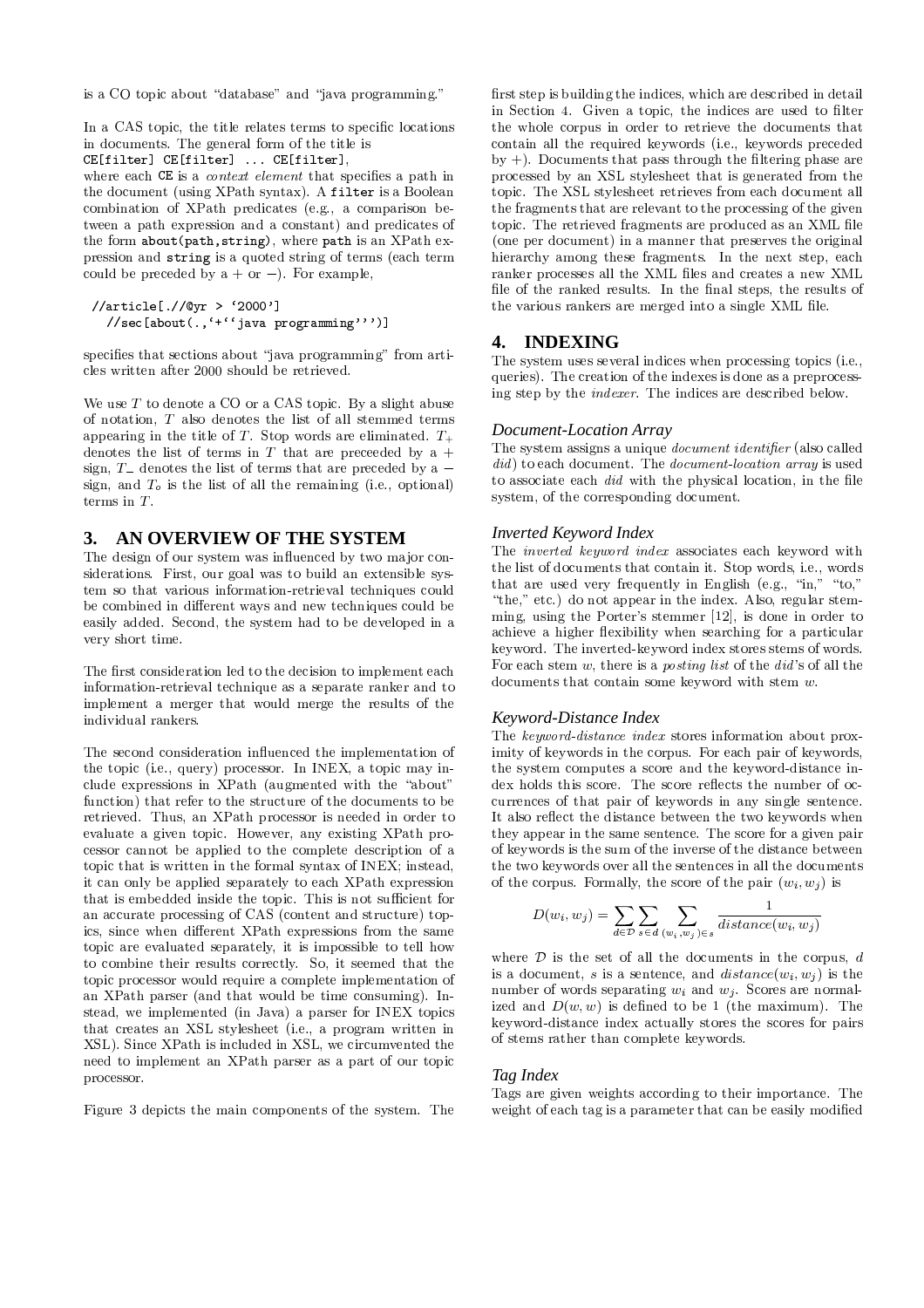

Figure 1: Overall Architecture

by anyone who uses the system. A Java property file stores the weight  $tw(t)$  of each tag t.

### Inverse-Document-Frequency (idf) Index

The *document frequency* of a keyword  $k$  is the number of documents that contain  $k$ , divided by the total number of documents in the corpus. The *inverse document frequency* is defined as follows:

$$
idf(k) := \log \left( 1 + \frac{|\mathcal{D}|}{|\{d \mid d \in \mathcal{D} \text{ and } k \in d\}|} \right)
$$

where  $D$  is the set of all the documents in the corpus. The inverse-document-frequency index is a hash table that holds the inverse document frequency for the stem  $k$  of each keyword.

#### **TOPIC PROCESSING** 5.

The processing of a topic  $T$  is done in four phases. In the *filtering phase*, the documents that contain all the keywords in  $T_{+}$  are retrieved from the corpus. In the *extraction phase*. the relevant fragments are extracted from each document. In the *ranking phase*, the fragments from the previous phase are ranked by each ranker. In the *merging phase*, the results of the various rankers are merged together. Next, we describe each phase in detail.

In the filtering phase, for each keyword  $k \in T_+$ , the posting list  $L_k$  of the stem of k is extracted from the inverted keyword index. The intersection  $L_T = \bigcap_{k \in T_+} L_k$  is computed

and the result is an XML document that contains a list of all the *did's* of the documents in  $L_T$ .

In the extracting phase, an XSL stylesheet is generated from the title of the topic. This stylesheet extracts the relevant fragments from each document that passed the filtering phase. For CAS topics, the relevant fragments are determined by the title. For CO topics, the system has to determine which fragments are relevant. In our system, the fragments that could be returned are determined in advance; this policy was proposed by [3] and is also used in XRANK [7]. Specifically, these fragments are either the whole document, the front matter, the abstract, any section or any subsection.

A potentially relevant fragment must also satisfy some conditions. First, it must include all the terms that are preceded  $by +$ . Moreover, it may have to satisfy some predicates, e.g., .// $Qyr$  > '2000'. Thus, extracting the relevant fragments requires a processor that is capable of parsing titles of CO and CAS topics. An XPath processor is not suitable for the job, since the syntax of titles is more general than that of XPath. In our system, a Java program parses the title and generates an XSL stylesheet that does the extraction. Since XPath is included in XSL, portions of the title that adhere to the XPath syntax can be transplanted into the stylesheet. This lead to a fast implementation of the topic processor.

In the title of a CAS topic, there is a *core path expression* that consists of the concatenation of all the context elements.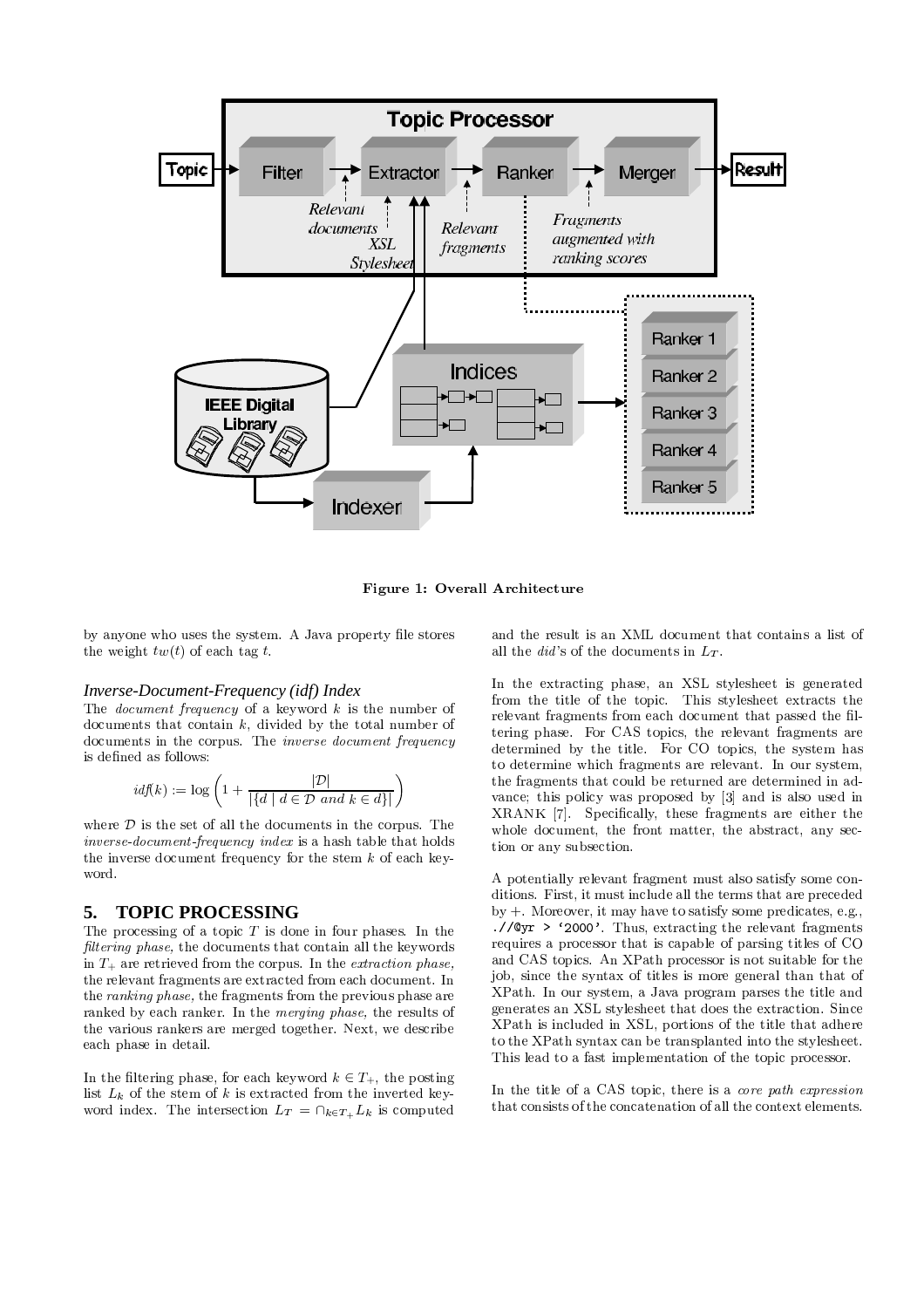There are also several *filter path expressions*, where each one is a path expression that appears in some filter concatenated with all the context elements that precede it. The last element of the core path expression and the last element on any filter path expression are called *target elements*. For example, consider the following CAS title:

$$
//a[about(.//b, '...')]//c[about(.//d, '...')]
$$

The core path expression is  $//a//c$ . The fragments that eventually will be returned as answers for this title are c elements. The filter path expressions are //a//b and //a//c//d. Fragments that are b and d elements should be extracted in order to check the conditions that are specified in the about clauses

Extracting fragments for the path expressions and checking that each one satisfies its corresponding condition is not quite enough. In order for the rankers to work correctly, it is important to know whether a fragment extracted for a b element is related to a fragment extracted for a d element, in the sense that both have the same a element as an ancestor. Therefore, the XSL stylesheet extracts fragments in a manner that preserves the original hierarchy among these fragments. Essentially, the stylesheet has a sequence of nested loops. The nesting of the loops follows the hierarchy dictated by the the core and filter path expressions. Each loop extracts all the fragments for its corresponding element. Each extracted fragment is assigned a level number, which is the level of nesting of its corresponding loop. For example, in the above title, the extracted d elements are descendants of the extracted c elements and, hence, will have a larger level number. The XSL stylesheet is applied to all the documents that passed the filtering phase and it produces a new XML document,  $D_T$ , that contains for each extracted fragment  $(1)$  the URL of the parent document, (2) the path of the fragment in the document, (3) the stems of keywords from the title that appear in the fragment, and (4) the fragment itself. The XML file  $D_T$  is given to each ranker. Note that the about predicate can be evaluated by the rankers, since the relevant fragments are in  $D_T$ . The ranking of fragments and the final merging are explained in the next section

#### **RANKING THE RESULTS** 6.

We implemented five rankers, namely *word-number ranker*, idf ranker, tf-idf ranker, proximity ranker and similarity ranker. Each ranker gives scores to the fragments that are listed in the XML file  $D_T$ . This section describes the five rankers and how their results are merged.

#### **Word-Number Ranker** 6.1

Recall that  $T<sub>o</sub>$  is the list of optional terms (i.e., not preceded by the  $+$  or  $-$  sign) from the title of a given topic T. Similarly,  $T_{-}$  is the list of terms that should not appear in the result (i.e., preceded by the  $-$  sign). Given a fragment  $F$ the number of optional terms that appear in F is  $|T_o \cap F|$ and the number of unwanted terms in F is  $|T - \cap F|$ . The score given to  $F$  by the word-number ranker is

$$
|T_o \cap F| + 1 - \frac{\min(|T_-\cap F|, 10)}{10}
$$

Note that the score is increased when the number of optional terms appearing in the fragment  $F$  is increased and it is decreased when the number of unwanted terms in  $F$  is increased. Also note that the weight that is given to the appearance of a wanted term is an order of magnitude greater than the weight given to the appearance of an unwanted term. Moreover, there is a bound of 10 on the total number of unwanted terms that are taken into account.

#### 6.2 **Inverse-Document-Frequency (IDF)** Ranker

We first give the intuition behind the idf ranker. Consider two fragments  $F_1$  and  $F_2$ , such that  $F_1 \cap T_+$  and  $F_2 \cap T_+$  contain single keywords,  $w_1$  and  $w_2$ , respectively. Also, assume that the intersection of  $F_1$  and  $F_2$  with  $T_$  is empty. In this case, the word-number ranker returns the same score for  $F_1$ and  $F_2$ . If, however,  $w_1$  is a frequent word in the corpus and  $w_2$  is a rare one, then  $F_2$  should be given a higher score than  $F_1$ .

Let  $F$  be a given fragment. In the idf ranker, a rare keyword that appears in  $F$  has a greater effect on the score than a keyword that appears frequently in the corpus. The score of the idf ranker is the following sum of the idf values of the optional words and the unwanted words that appear in  $F$ .

$$
\sum_{k \in \{T_o \cap F\}} idf(k) - \sum_{k \in \{T_o \cap F\}} idf(k)
$$

Note that terms of  $T_+$  are not considered by this ranker, since all the fragments contain them.

#### **Tf-Idf Ranker** 6.3

The tf-idf ranker uses a model similar to the vector-space model that is common in information retrieval [2]. We have modified the basic technique so that the weights given to tags will be incorporated in the computation of the ranker's score.

Let  $T$  be a given topic and let  $F$  be a fragment. We assume that all the words in  $T$  and in  $F$  are stemmed. We also assume that all the stop words are removed from  $F$  and T. The score given by the ranker to  $F$  with respect to  $T$ is computed using a variation of the standard  $tf\hat{f}$  (term frequency, inverse document frequency) method. Next, we briefly describe tfidf and how it is computed in our system.

Let k be a term. The term frequency (tf) of k in F is the number of occurrences of k in F (denoted as  $occ(k, F)$ ), divided by the maximal number of occurrences in  $F$  of any term. That is.

$$
tf(k, F) = \frac{occ(k, F)}{\max\{occ(k', F) \mid k' \in F\}}
$$

Note that a term is likely to have a larger term frequency in a small document than in a bigger one.

The inverse document frequency of  $k$ ,  $\mathit{idf}(k)$ , was defined in Section 4. The *tfidf* of a term  $k$  w.r.t. a fragment  $F$ , denoted by the  $tf\left( k,F\right)$ , is  $tf(k,F)\times idf(k)$ . Note that by taking a log in the *idf* factor, the overall importance of the *tf* factor in  $tfidf$  is increased.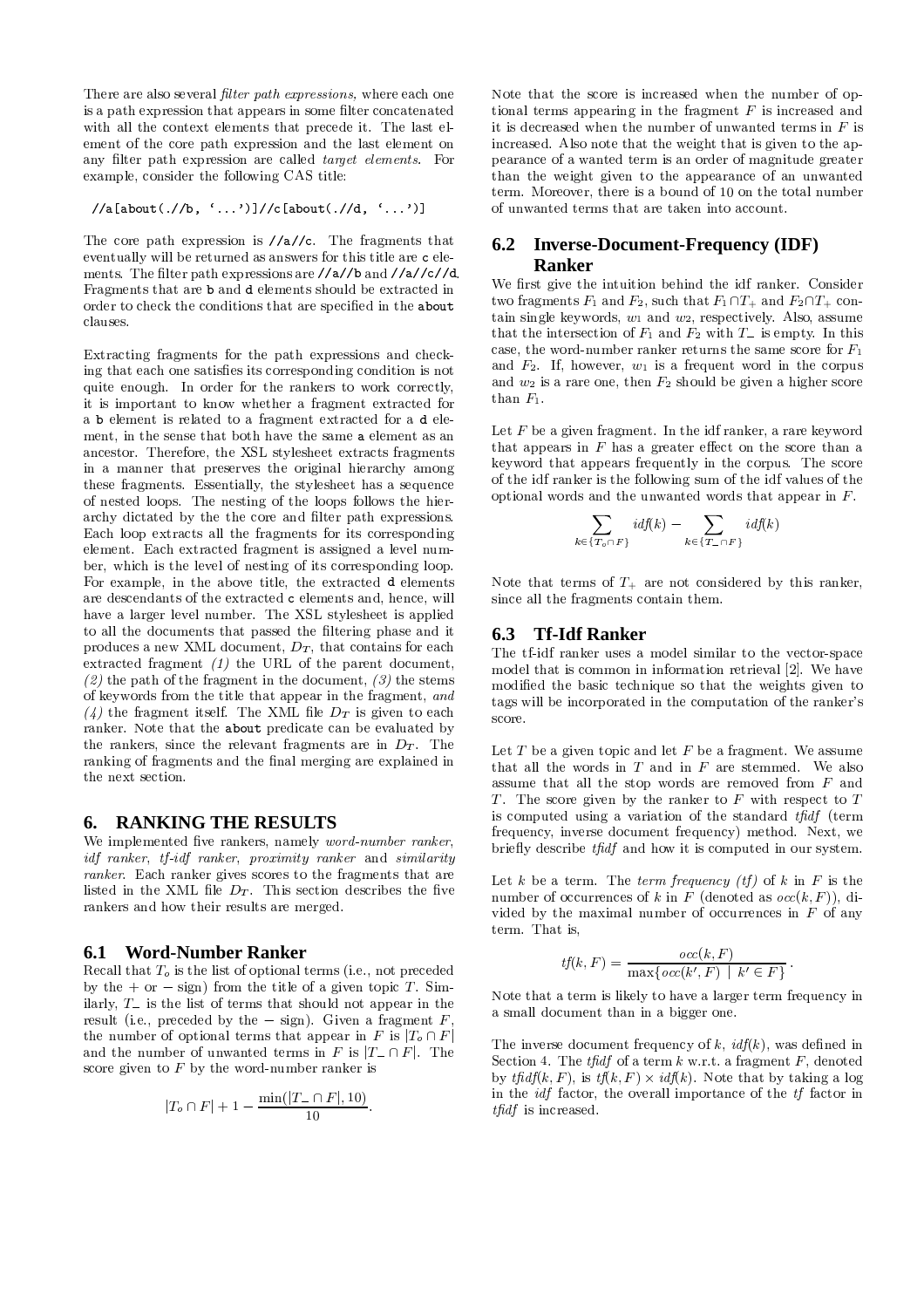In our system, each tag has a weight. The default weight is 1. A user can modify the weight of any tag. The accumulated *weight* of a word w in an XML file  $X$  is the multiplication of the weights of all the tags of the elements of  $X$  in which  $w$ is nested. That is, the accumulated weight of  $w$  is produced by multiplying all the weights of the tags of elements on the path from the root of  $X$  to  $w$ . The effect of the weight of tags on the computation of *tfidf* is as follows. For each occurrence of k in F, instead of increasing  $occ(k, F)$  by 1, the value of  $occ(k, F)$  is increased by the accumulated weight of  $k$  for that occurrence.

The value of  $tfidf(k, F)$  is normalized as follows.

$$
w(k, F) := \frac{tfidf(k, F)}{\sqrt{\sum_{k' \in F} tfidf(k', F)^2}}
$$

By definition,  $w(k, F)$  is 0 if k does not appear in F. We denote by  $K$  the set of all the keywords appearing in the corpus. Each fragment  $F$  in the corpus is associated with a vector  $V_F$  of size |K|. For each keyword k of K, the vector  $V_F$  has an entry  $V_F[k]$  that holds  $w(k, F)$ .

For each topic T, we define  $V_T$  to be the following vector.

$$
V_T[k] = \begin{cases} 1 & \text{if } k \in T_+ \cup T_o \\ -1 & \text{if } k \in T_- \\ 0 & \text{otherwise} \end{cases}
$$

The score given to the fragment  $F$  by the ranker is the cosine between  $V_T$  and  $V_F$ . The value of this cosine is proportional to the following sum:

$$
\sum_{k \in K} V_F[k] \times V_T[k] = \sum_{k \in T} V_F[k] \times V_T[k]
$$

Note that the above equality holds because  $V_T[k] = 0$  if  $k \notin T$ .

# **6.4 Proximity Ranker**

### Lexical Affinities for Text Retrieval

The idea behind the proximity ranker is to use *lexical* affinities (abbr. LA) of words. The ranker takes advantage of the correlation between words that appear in a single phrase in a certain proximity.

The notion of lexical affinities for text retrieval was first introduced by Saussure [13]. Later, it was developed by Maarek and Smadja [10], in the context of information retrieval.

Essentially, our ranker works as follows. Given a topic  $T$ containing the terms  $t_1, \ldots, t_n$ , the ranker creates a list that contains all possible pairs of distinct words  $(t_i, t_j)$ , such that  $t_i < t_j$  (words are compared lexicographically). For each fragment  $F$ , whenever the ranker finds in  $F$  an occurrence of a pair  $(t_i, t_j)$  in a single sentence, the score given to F is increased. Different increasing policies can be used.

### Lexical Affinities for XML Retrieval

The following explains how LA retrieval is adapted to XML, in general, and to our system, in particular.

Two words that appear very far from each other should not be considered as a LA. A maximal distance must be defined, such that when exceeded, the two words are not considered to be correlated. Martin [11] showed that 98% of LA's relate words that are separated by at most five words within a single sentence. Maarek and Smadja [10] used this result by searching for co-occurrences in a sliding window (within a single sentence) of size 5. We have adapted this result to the context of XML as explained below.

In XML, structure and content are combined. Due to this lack of separation between structure and content, an XML file can have a logical unit of text in which the text does not appear in a sentence delimited by full stops, but rather delimited by tags. For example, consider the following XML fragment.

### <author>John Washington</author> <address>New Jersey State</address>

The absence of a full stop between Washington and New Jersey State could be mistakenly interpreted as a case where Washington State is a LA. In order to avoid such mistakes, we consider a closing tag followed by an opening tag as a delimiter of a logical unit.

When looking for lexical affinities in a topic (i.e., query), special attention must be paid to the structure of the topic in order to avoid an attempt to pair words that do not appear under the same tag. For words that are not under the same tag, a LA should not be created. For example, consider the following topic title.

```
//article//fm[
 (about/.)/tig, '+software +architecture')
  or about(.//abs, '+software +architecture'))
  and about(., '-distributed -Web')]
```
In this topic, the pairs "software architecture" and "distributed Web" should be considered as LA's. The pairs "distributed architecture" and "software Web" should not be considered as LA's.

For words that appear under the same tag, but some of them in quotation marks, the LA's in quotation marks are given a larger weight. For example, consider the following topic.

```
/article[about(./fm/abs,
'"information retrieval" "digital libraries"')]
```
The pairs "information retrieval," "digital libraries," "information digital," "information libraries," "retrieval digital" and "digital libraries" are all considered as LA's. However, the occurrences of "information retrieval" or "digital libraries" in a fragment get a larger weight than the occurrences of "retrieval digital" or "digital libraries."

### **6.5 Similarity Ranker**

The idea behind the similarity ranker is that if two words appears very frequently in proximity in the corpus, then they should be considered as related concepts. For example, if we find that "SQL" and "databases" are two words that frequently appear together, then we may conclude that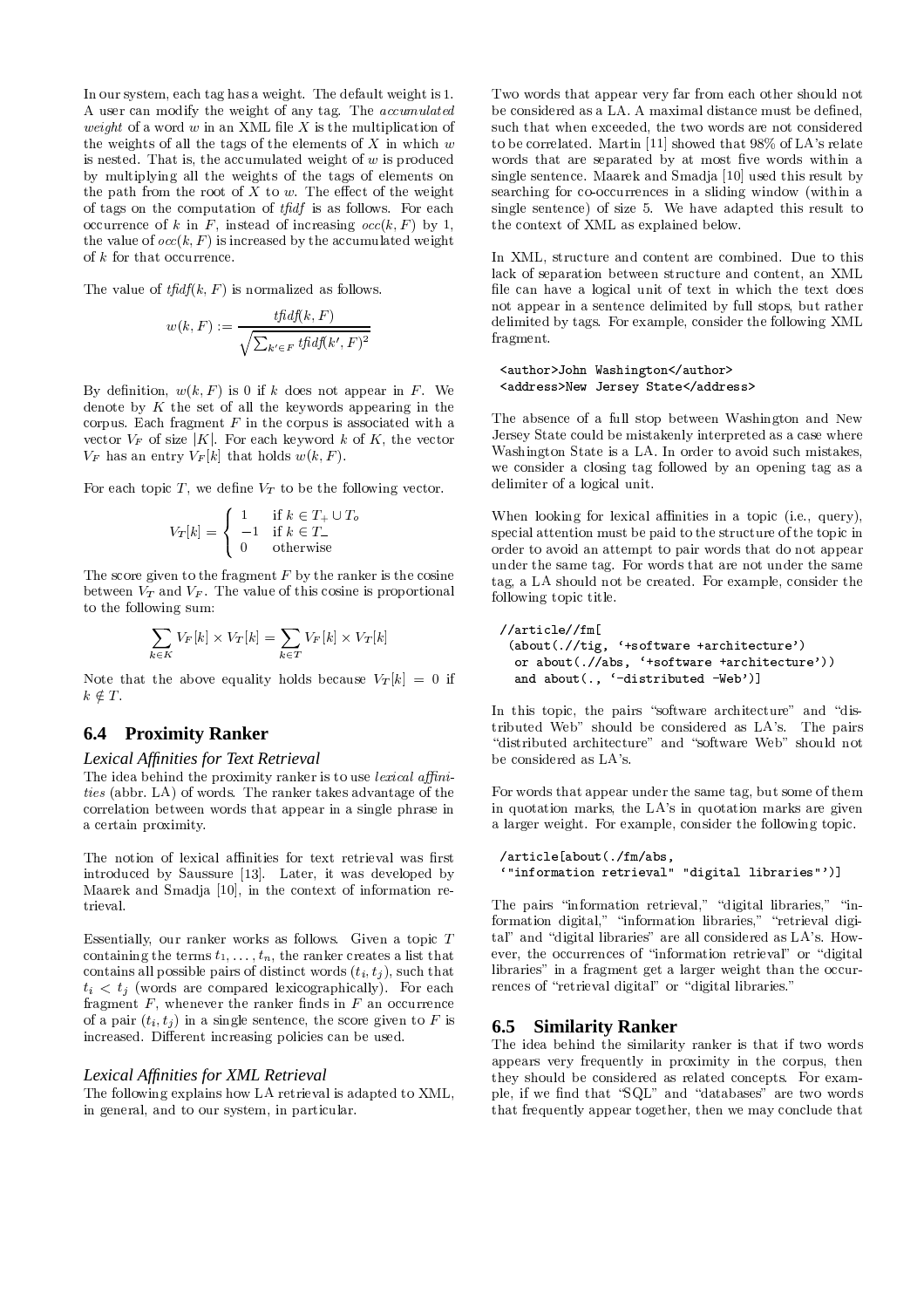the two words are closely related. Therefore, when looking for documents about databases, we may as well search for documents about SQL.

Let  $F$  be a fragment of a document  $D$ .  $F_T$  denotes the terms appearing either in  $F$ , in the title of  $D$  or in the abstract of  $D$ . As usual,  $T$  denotes the terms in the title of a given topic. The similarity ranker computes the score of  $F$  w.r.t. the given topic  $T$  according to the formula

$$
\prod_{k \in T} \sum_{w \in F_T} (tw(tag) * D(k, w))
$$

where  $taq$  is the tag with the largest weight among those containing  $w$ . The similarity ranker uses the keyword-distance index in order to get the value of the distance  $D(k, w)$ . The tag index is used in order to get the value of  $tw(tag)$ .

This ranker can be seen as an automatic query refinement. It differs from the work of Jing and Croft [8], since we do not use a probabilistic approach. It also differs from the work of Carmel et al. [5], since our refinement uses a global analysis of the *whole* corpus and assigns weights to all the co-occurrences in the fragment, rather than just to a limited number of LA's.

### 6.6 Merging the Results of the Rankers

Each fragment is given a score by each ranker. The overall score of a result according to a ranker is the sum of the scores given by the ranker to the different fragments composing the result.

A crucial issue is to determine the relative weight of each ranker in the final phase of merging the results of the various ranker. Tackling this issue requires extensive experimentation with the system. So far, only a rudimentary merger has been implemented and it is based on the simple idea of merging the results by lexicographically sorting the scores of the five rankers. The relative positions of the five rankers in the lexicographic sort is given in a configuration file and can be easily modified by the user through a browser.

We have experimented with different orders of the rankers: in all of them, the word-number ranker was first and idf ranker was second. Results were produced for the following three orders of the rankers:

- Word Number, Idf. Proximity, Similarity, Tf-Idf.
- Word Number, Idf, Similarity, Proximity, Tf-Idf.
- Word Number, Idf, Tf-Idf, Proximity, Similarity.

We always chose word number and idf to be the first and second rankers, since early experiments with the system indicated that it gave the best results. The proximity ranker, the similarity ranker and the tf-idf ranker were essentially used to tune the ranking of the first two rankers.

The following two restrictions were applied to the creation of the XML file that contains the final ranking of the fragments. First, the final result is limited to 1500 fragments. Secondly, at most 5 fragments from any single document

could appear in the final result. These limitations could be easily modified by the user.

#### **CONCLUSION AND FUTURE WORK** 7.

The main contribution of our work is a design of an extensible system that is capable of combining different types of rankers in a manner that takes into account both the structure and the content of the documents. Traditional as well as new information-retrieval techniques can be incorporated into our system, and the ranking score of each technique can be easily modified to include the weights assigned to tags. Our system is also extensible in the sense that it can be easily adapted to changes in the formal syntax of titles, due to the implementation of the topic processor by means of XSL.

Two major issues remain for future work. One is improving the efficiency of the system. The second is improving the quality (i.e., recall and precision) of the results. This requires extensive experimentation with the current rankers as well as with new ones. In particular, we plan to modify the merger so that it will use a single formula to aggregate the scores of the various rankers, rather than sorting the scores lexicographically. Towards this end, further experimentation is needed in order to find the optimal weight of each ranker relative to the other rankers.

### 8. REFERENCES

- $[1]$  http://www.google.com.
- [2] R. Baeza-Yates and B. Ribeiro-Neto. Modern Information Retrieval. ACM Press, 1999.
- [3] G. Bahlotia. Keyword searching and browsing in databases using banks. In ICDE Conference, 2002.
- [4] S. Brin and L. Page. The anatomy of a large-scale hypertextual Web search engine. Computer Networks and ISDN Systems,  $30(1-7):107-117$ , 1998.
- [5] D. Carmel, E. Farchi, Y. Petrushka, and A. Soffer. Automatic query refinement using lexical affinities with maximal information gain. In Proceedings of the 25th annual international ACM SIGIR conference on Research and development in information retrieval, 283-290. Tampere. Finland. June 2002.
- [6] S. Cohen, J. Mamou, Y. Kanza, and Y. Sagiv. XSEarch: A semantic search engine for XML. In Proc. 2003 VLDB International Conference on Very Large  $Database$ , Berlin (Germany), 2003.
- [7] L. Guo, F. Shao, C. Botev, and J. Shanmugasundaram. XRANK: Ranked keyword search over XML documents. In Proc. 2003 ACM SIGMOD International Conference on Management of Data, San Diego (California), June 2003.
- [8] Y. Jing and W. Croft. An association thesaurus for information retrieval. In Proc. of RIAO-94, 4th International Conference "Recherche d'Information assistee par Ordinateur",  $146-160$ , New York (NY), 1994
- [9] G. Kazai, M. Lalmas, and S. Malik. Inex'03 guidelines for topic development, May 2003.